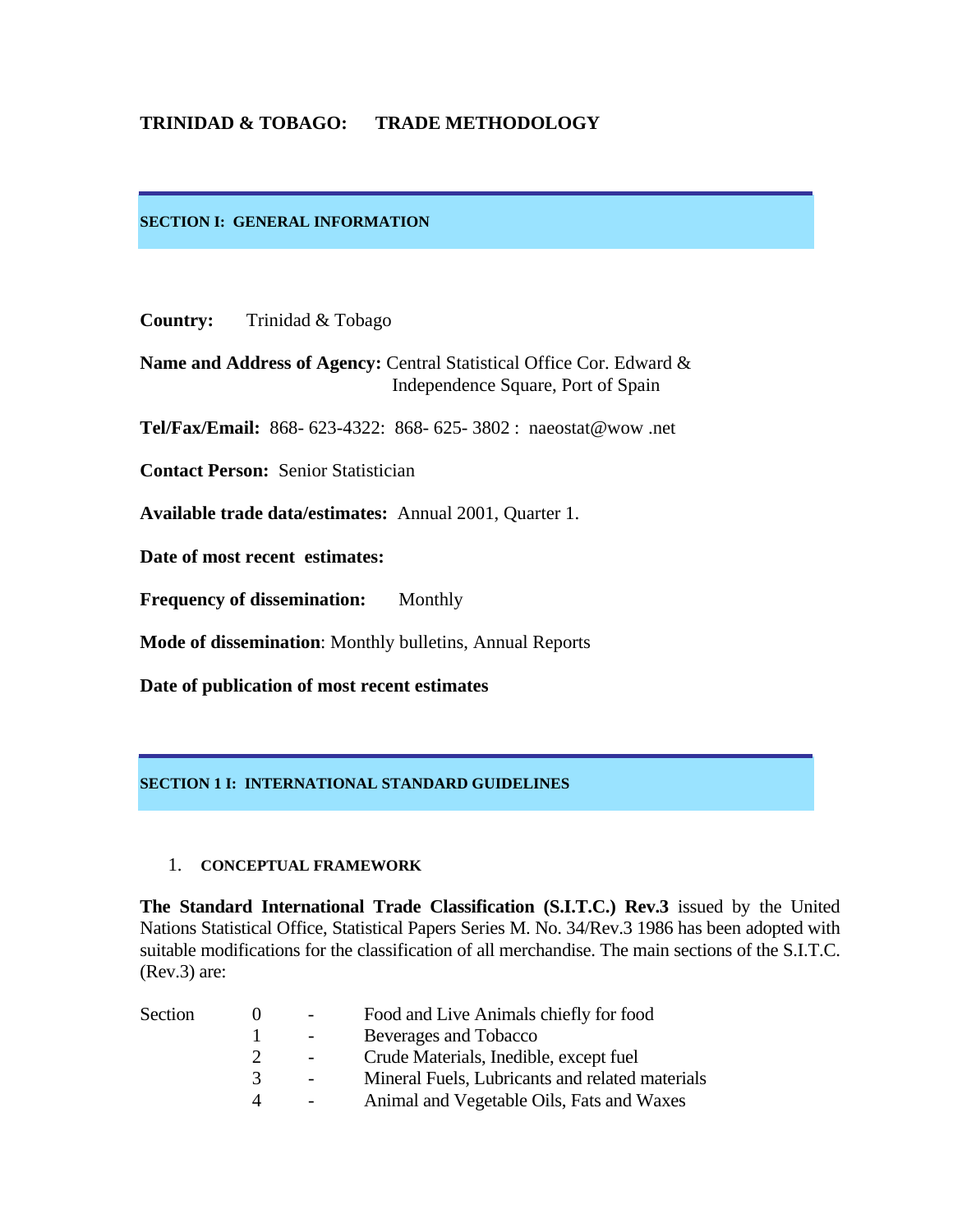- 5 Chemicals
- 6 Manufactured goods classified chiefly by material
- 7 Machinery and Transport Equipment
- 8 Miscellaneous Manufactured Articles
- 9 Commodities and Transactions not classified elsewhere in the S.I.T.C.

# 2. **TRADE SYSTEM IN USE**

The **"SPECIAL TRADE"** system has been used in the tabulations, that is,

- (a) imports relate to all imports cleared by the Customs for the local economy, that is they exclude all imports which remain under the control of the Customs authorities in bonded ware houses.
- (b) Exports include exports of domestic produce and also the re-exports of imported goods which have previously been cleared from Customs Control for the local economy. Imported goods which are re exported directly from bonded warehouses are excluded.

# **SYSTEM OF CLASSIFICATION OF COMMODITY ITEMS**

The classification list of commodity used by importers and exporters for classifying commodity items imported into and exported from the country is the Trinidad and Tobago Tariff and Trade classification.

This classification is based on the Harmonised System (HS) and the SITC Rev 3. The current classification was introduced from January 1<sup>st</sup> 1991.

# 3. **VALUATION**

 Cost, insurance and freight (C.I.F.) value is used in respect of all imports and free on board (f.o.b) is used for exports.

The c.i.f valuation is by definition the price an importer would pay for the goods in the open market, if the goods are delivered to him in bond at the port of importation, freight, insurance and all charges and expenses made in respect of packing and preparing the articles for shipping having been paid.

Free on board (F. O.B.) value is used in respect of exports. This is defined as the value at which goods were sold by the exporter, and includes all local charges to the exporting vessel or aircraft. Sea and airfreight, and marine and air insurance are not included and cash and trade discounts to the purchaser abroad are deducted.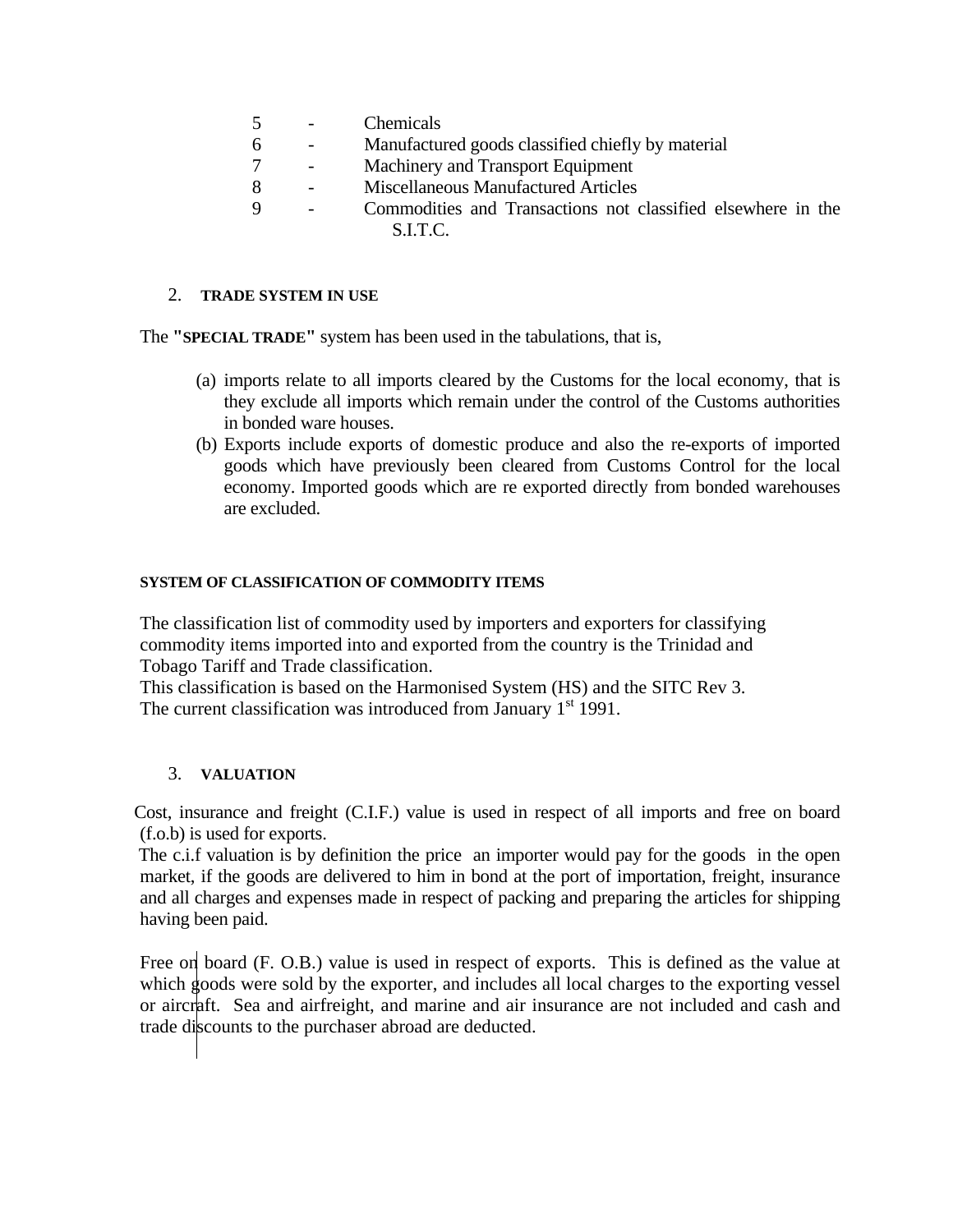### **SECTION 1 I: SOURCES AND METHOD OF COMPILATION**

#### 4. **DATA SOURCES**

ASYCUDA is **not** the source of trade data. This system has been implemented but significant differences appear between CSO's trade figures and ASYCUDA's values which are both sourced directly from Customs documents. The CSO has its own Unit engaged in editing, coding and processing the documents.

#### **5 DATA COLLECTION AND RELATED ISSUES**

All ports in Trinidad and Tobago are covered.

### **6 . COVERAGE**

#### **EXCLUSIONS**

The following items have been excluded from the Trade Statistics:-

- (a) Ships/aircraft stores and bunkers supplied to locally registered craft.
- (b) Gold coin and bullion, issued coinage and issued bank notes.
- (c) Goods on lease such as cinematographic films.
- (d) Goods on loan such as samples for exhibition or study.
- (e) Personal and Household effects including motor cars of tourists and travelers other than immigrants and emigrants.

#### IMPORTS BY PARCEL POST

Imports by parcel post include (i) Parcels of \$200 and over and (ii) Parcels of less than \$200.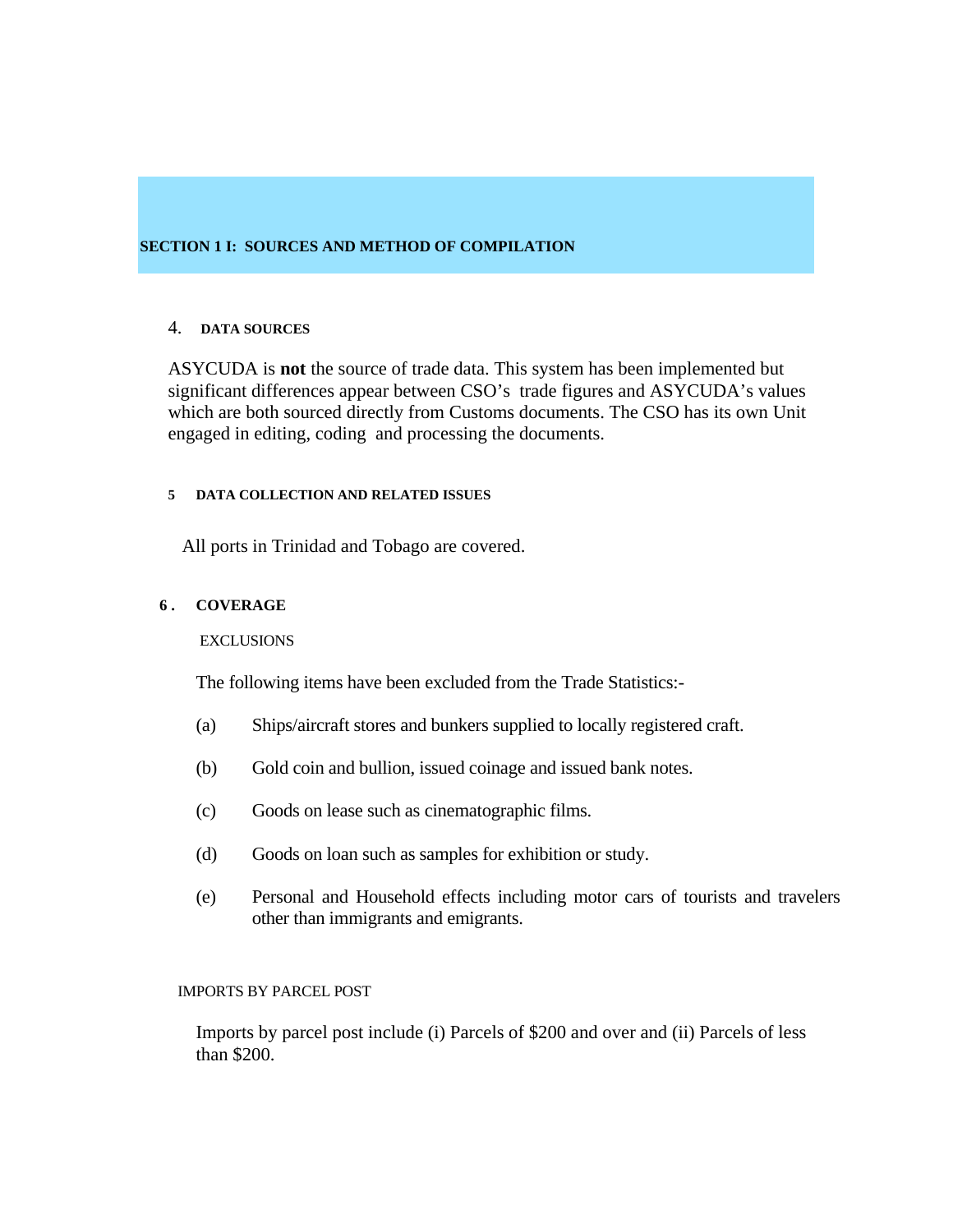#### IMPORTS AND EXPORTS OF PETROLEUM UNDER THE PROCESSING AGREEMENT

Imports and Exports of Petroleum under the processing agreement relate to crude oil or petroleum products which are imported solely for further refining and the refined products that are subsequently re-exported on a special processing agreement whereby only a processing fee accrues to the country.

### GOODS FOR REPAIR

 Articles imported into the country for repair are not valued on importation and only the cost of repairs (plus any other appropriate charges) are shown on re-exportation. Similarly, articles exported from the country for repair are not valued on exportation and only the cost of repairs (plus any other appropriate charges) are shown on re-importation.

### **7. PERIOD COVERED**

 The figures of imports and exports represent totals shown on all customs documents brought to account during the calendar year 1st January to 31st December, 2000. These do not necessarily represent the actual amount of goods arriving in the harbours and airports or shipped from the harbours and airports during the period. This definition although it may on occasions result in apparent discrepancies between the customs figures of imports and exports and figures obtained from other sources, must for various reasons be maintained.

#### **8. DATA PROCESSING**

Eurotrace is not used to process trade data. The Statistical Office edits, codes and processes the Customs documents (C82 forms) using in house programmers and supporting staff

### **9. QUANTITIES AND VALUES**

Generally, all quantities and values have been based upon the declaration of importers and exporters on the **customs documents (C82)**, which are subject to verification by customs and statistics officials.

All values are shown in Trinidad & Tobago Dollars

### **10. PARTNER COUNTRY**

The Statistics reported refer to the territory of Trinidad & Tobago.

 Imports are ascribed to the countries of origin of the goods. The Country of origin is defined as the country in which the goods were wholly produced or manufactured, or the country in which